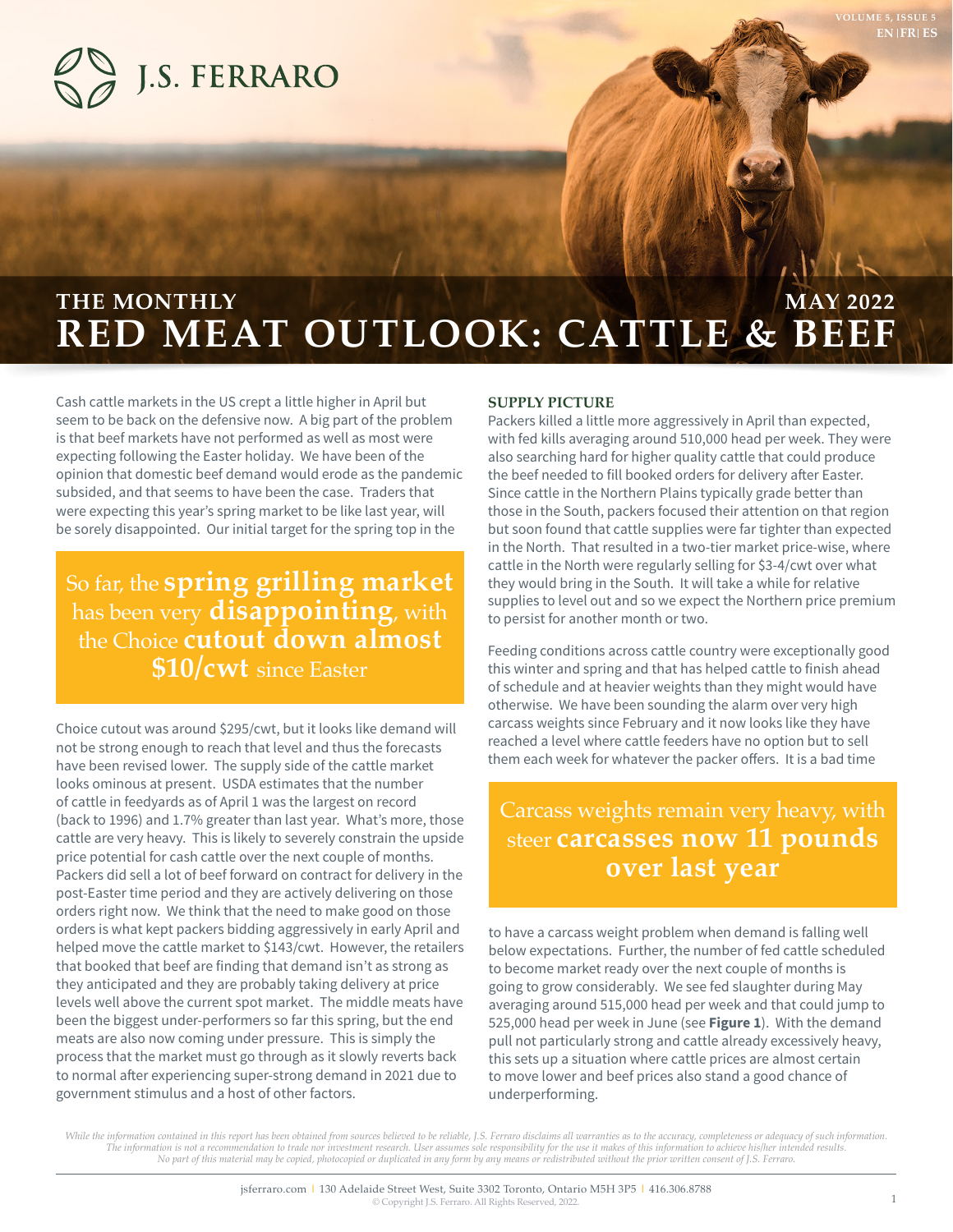### **THE MONTHLY MAY 2022 RED MEAT OUTLOOK: CATTLE & BEEF**

The reason that feedyard supplies are so large right now is because of strong placements back in Q4 of 2021. Further, cattle feeders have yet to really restrict new feedyard placements. Drought in many of the cattle feeding regions is limiting the opportunity to run stocker cattle on grass this year and so the only home available to them is the feedyard. USDA's most recent *Cattle on Feed* report provided a bearish surprise to traders who were expecting March placements to be down around 8% yet the survey found placements almost as large as last year. With corn in cattle feeding regions now selling for well over \$8/bushel, cattle feeding margins are bleeding red ink at a time of year when they are often most profitable. One might think that would cause cattle feeders to slow down on the placements, but drought is a powerful force of nature that can over-ride sensible economic decisions. The best option that feedyards have is to pay less for feeder cattle and thus push some of their margin problems back onto the cow-calf producer. That will likely be a feature of the market this summer and early fall. There has been a contingent of traders, mostly speculators, that thought cattle supplies were going to tighten significantly this year and thus send price levels soaring. Those hopes are now being dashed. There will come a time when herd liquidation reaches a point that will cause sharp price increases, but we don't see that happening until mid-2023 or later.

### **DEMAND SITUATION**

It shouldn't be a surprise to anyone that domestic beef demand is in retreat. We have been saying for some time that the pandemic altered consumer behavior in a way that greatly boosted beef demand, but as the pandemic fades we expect beef demand to ease back toward more traditional levels. That corrective process appears to be in motion now. Last year at this time, right after Congress gifted taxpayers with generous stimulus checks, the Choice cutout was roaring higher. Between mid-April and Memorial Day last year the Choice cutout was adding close to \$10/cwt every week in that six week stretch. This year, we are now at the beginning of May, and the Choice cutout is unchanged from mid-April and really in danger of moving lower over the next few weeks (see **Figure 2**). Covid infections have retreated to very low levels and the population has resumed all of the activities they were denied during the pandemic. Preparing meals at home is no longer a big focus and retail beef prices are about 20% higher than they were last spring. Inflation in the general economy is running near 8% and that means that consumers are having to make hard choices about how they spend their disposable income. Many of those consumers are trading down to pork and chicken. We are still early in this process of resetting beef demand back to a more typical level. It is likely to continue throughout the balance of 2022. The next couple of weeks should generate some of the strongest demand of the year as consumers look to grill out more in response to warmer weather. We are still forecasting the cutouts to make some modest advances over the next few weeks but recognize that it is entirely possible there may be no

spring price rally this year. The more concerning issue is that the macroeconomic situation appears to be deteriorating and a recession could take hold later this year. That would speed the decline in beef demand. Buyers are urged remain close bought over the next couple of months as the demand reset plays out.

International demand for US beef remains relatively good. The weekly export data provided by USDA suggests that beef exports are tracking very close to last year, but it is important to note that beef prices are lower than they were last year at this time, so it is reasonable to conclude that some erosion has also occurred in export demand. Interest remains high for US beef shipping to China, but interest from Mexico has been rather weak lately. Beef imports from Brazil had been running exceptionally strong earlier this year, but that country has now filled its tariff rate quota so we look for beef imports to moderate in the coming months. Per capita availability of beef, which takes into account exports and imports, is expected to be down only about 1% during the May-July period. So, while exports are holding up fairly well, they are not removing an inordinate amount of beef from the domestic market at present.

### **SUMMARY**

The US market appears to be well supplied with beef at present. The number of cattle in feedyards was record high as of April 1 and 1.7% larger than last year. A large proportion of those cattle will become market-ready during May and June and kills are expected to escalate. Buyers should have no problem finding product. Demand, which should be gaining strength from now until Memorial Day, appears to be struggling. Consumers are faced with high retail beef prices and inflation in other parts of the economy has limited what they are willing to spend on beef. As a result, movement this spring has been much more sluggish than many anticipated and that might cause a price problem when kills start to grow in May and June. Further, equity markets have been moving lower and the Federal Reserve is raising interest rates in an effort to combat inflation. That may cause the macroeconomy to slip into a recession later this year and that would almost certainly do further damage to domestic beef demand. Export demand remains relatively good but is not going to remove enough product from the domestic market to prevent price declines. We still hold hope that the spring market will produce another \$10-15 increase in the cutouts over the next few weeks, but the way things have gone lately, there is real risk that the cutouts could stay in more of a sideways pattern or even move lower. This is all part of the process the beef market is undergoing as it returns back toward a more-normal level of demand following the huge demand boost that came during the pandemic. With consumers looking to trade down, we can expect any improvement in demand is likely to be concentrated in the lower value items like ground beef while the more expensive middle meat items are likely to see much softer demand. Our near-term price forecasts for cattle and beef are provided in **Table 1**.

*While the information contained in this report has been obtained from sources believed to be reliable, J.S. Ferraro disclaims all warranties as to the accuracy, completeness or adequacy of such information. The information is not a recommendation to trade nor investment research. User assumes sole responsibility for the use it makes of this information to achieve his/her intended results. No part of this material may be copied, photocopied or duplicated in any form by any means or redistributed without the prior written consent of J.S. Ferraro.*